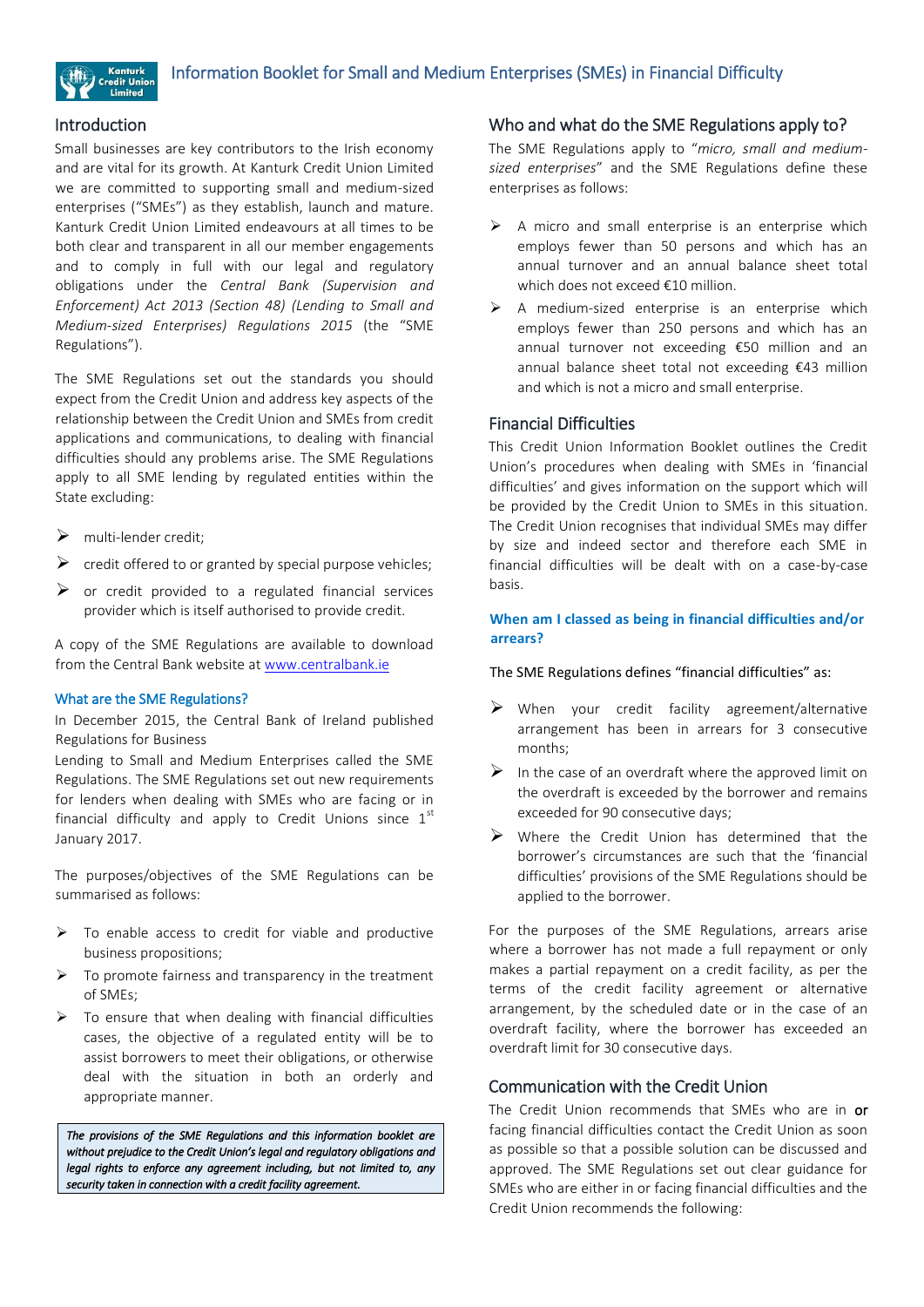## Borrowers facing 'financial difficulties':

The Credit Union recommends that SMEs who have concerns about their future ability to repay or discharge their financial commitments to the Credit Union, contact The Manager as soon as possible to discuss the situation. Upon making contact with the Credit Union, you will be offered an immediate review meeting to discuss your situation.

When financial difficulties first arise on your account, the Credit Union will contact you<sup>1</sup> within 10 working days in writing to advise of the status of your account; the applicability of the SME Regulations; and the availability of this Information Booklet. The Credit Union will also offer you the option of an immediate review meeting to discuss your situation and any options available to you and will provide you with details of a designated contact point within the Credit Union. In order to properly assess each case on its own merits, it is vital that you furnish all information requested by the Credit Union immediately so that the Credit Union can assist you in meeting your obligations within a realistic time frame.

*If you do not meet the repayments on your credit agreement, your account will go into arrears. This may affect your credit rating, which may limit your ability to access credit in the future*.

# Credit Union approach to dealing with SMEs in or facing financial difficulties

If your business gets into financial difficulties the Credit Union will assist in developing an appropriate solution. A summary of the key steps that an SME *may* consider taking, when in or facing financial difficulties is outlined in the table below:

| <b>Step</b><br>$\mathbf{1}$   | Contact the Credit Union as soon as possible regarding<br>'financial difficulties' which your business is facing,<br>particularly where such difficulties may impact on your<br>ability to meet your financial commitments to the Credit<br>Union. |
|-------------------------------|----------------------------------------------------------------------------------------------------------------------------------------------------------------------------------------------------------------------------------------------------|
| <b>Step</b><br>$\overline{2}$ | Inform the Credit Union about any concerns you have in<br>relation to the effect of 'financial difficulties' on your<br>business relationship with the Credit Union.                                                                               |
| <b>Step</b><br>3              | Engage promptly and fully co-operate with the Credit<br>Union to agree an approach to resolve the 'financial<br>difficulties' situation.                                                                                                           |
| <b>Step</b><br>4              | Provide relevant and reliable information as requested by<br>the Credit Union and within the timeframes specified in<br>order to support the assessment of your situation.                                                                         |

 $<sup>1</sup>$  Credit union will inform any guarantor, in a durable medium, of the</sup> status of the borrower's account within 10 working days of the borrower entering financial difficulties. Without prejudice to any other timeframes prescribed by the SME Regulations, the credit union will respond to all written communications from a borrower regarding financial difficulties or arrears within 10 working days of the date of receipt of those communications.

 $\overline{a}$ 

a ka  $\mathcal{L}$ 

| <b>Step</b>    | Complete any necessary documentation requested as part   |
|----------------|----------------------------------------------------------|
| 5              | of the above assessment.                                 |
| <b>Step</b>    | Regularly review your progress with the Credit Union and |
| $\overline{6}$ | advise the Credit Union should your situation change.    |

### Non Co-operation

It is very important that if you are in, or are facing financial difficulties that you fully engage and cooperate with the Credit Union. This cooperation includes satisfying information requests within any stipulated timeframes so that a complete and timely assessment of your financial situation can be conducted by the Credit Union.

The Credit Union recommends to consult with your financial advisor/accountant and/or legal advisor to seek assistance and/or review any proposal in advance of meeting with the Credit Union. You may bring your financial advisor/accountant and/or legal advisor to the meeting if you so wish.

Under the SME Regulations a borrower may be classified as '*not co-operating'* where:

- $\triangleright$  the borrower has failed to make a full and truthful disclosure to the regulated entity of the information required by the regulated entity to assess the borrower's financial situation, within the timeframe specified by the regulated entity;
- the warning letter, required in accordance with Regulation 20(8), has been issued to the borrower; and
- the borrower has not carried out the action or actions within the timeframes specified in the letter referred to in subparagraph (b) above.

Where the Credit Union considers a borrower to be 'not cooperating', the Credit Union will write to the borrower and any Guarantor, advising that the borrower will be classified as 'not co-operating' if the borrower does not perform specific actions within a designated timeframe as detailed in the correspondence. The implications for borrowers of 'not co-operating' are that:

- $\triangleright$  the Credit Union will be unable to put in place an alternative arrangement; and
- $\triangleright$  the Credit Union will have no option other than to commence the process of seeking repayment of all sums outstanding which may lead to the Credit Union eventually enforcing any security held.

Where security is realised, the borrower will remain liable for any outstanding debt.

# Business Information and Case Assessment

#### Business Information

 $\overline{\phantom{0}}$ 

Prior to or as a result of your review meeting with the Credit Union, certain information is likely to be requested from you so that the Credit Union can complete an assessment of the financial situation of your business. As stated previously, each case will be assessed on its own merits. The type of information requested will differ but is *likely* to include some *or* all of the following: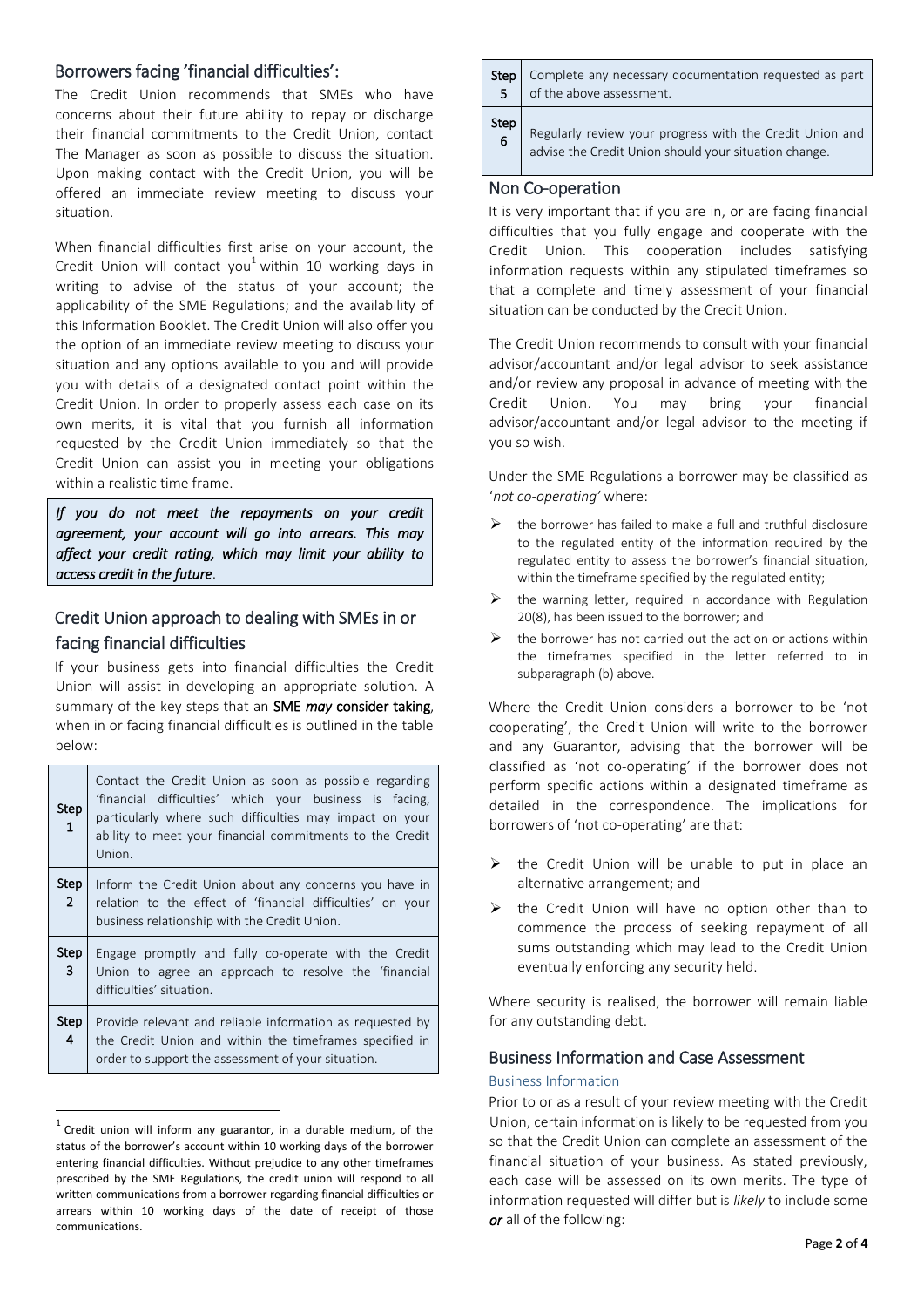- Up-to-date financials to include annual audited (or draft) and quarterly management accounts;
- $\triangleright$  Cash flow projections for the next 12 months;
- $\triangleright$  Up-to-date business plan to include details of your trading performance in the last 12 months plus outlook for the next 12 months;
- Up-to-date aged list of debtors and creditors;
- $\triangleright$  Estimate or independent report on property valuation (if applicable);
- $\triangleright$  6 months current account bank statements for the business:
- Up-to-date Statement of Affairs for all named borrowers, material shareholders or guarantors as required;
- $\triangleright$  Confirmation that the tax affairs of the business and named borrowers and/or material shareholders are up-to-date and in order; and
- $\triangleright$  Any other information the Credit Union feels is pertinent to review as part of your assessment.

Please note this list is not exhaustive and the Credit Union may require independent verification of any information you provide. Based on this information the Credit Union will assess whether an alternative repayment arrangement is a feasible option and endeavour to work with you in order to develop a solution for your business.

Note: Data relating to your case may be shared with a relevant credit reference agency or credit register, where permitted by contract or required by law.

Note: You may employ third party advisers who may accompany you during discussions with the Credit Union whether these discussions are face-to-face or not.

#### Case Assessment

Following receipt of the requested information, the Credit Union will conduct an assessment of your situation for the purposes of considering whether an alternative arrangement would assist in resolving your financial difficulties.

Some of the more common alternative arrangements *may* include one or more of the elements below:-

- *Interest Only* you will pay interest on the loan for the agreed period and not capital.
- *Fixed Repayment* an agreed reduced set repayment for a period which will incorporate some capital element.
- *Term Extension* increases the length of the loan thereby reducing your repayments.

In order to determine the suitability of any alternative arrangement, the Credit Union assessment will typically consider the following factors, along with other relevant factors pertinent to the particular case:

- $\triangleright$  The full circumstances of the borrower in 'financial difficulties' including loan repayments, credit history etc.;
- Ability to meet the proposed loan repayments in the context

of a borrower's total overall business commitments;

- $\triangleright$  The related business environment:
- $\triangleright$  The level of security that may be offered/available; and
- $\triangleright$  The level of co-operation by borrowers to enable the Credit Union to carry out a complete assessment on the feasibility of an alternative arrangement.

Once the Credit Union reaches a decision on any proposed alternative arrangement, it will respond to you within 15 working days from receipt of all information requested and outline the terms of the arrangement. You will then have 20 working days to decide whether to accept or decline an alternative arrangement offered by the Credit Union. The Credit Union may decide that an alternative arrangement is not possible. If this is the case it will inform you in writing within 15 working days along with the reasons for the decision.

# Alternative Arrangement Appeals Process

To appeal a Credit Union alternative arrangement decision, please contact the Manage of the Credit Union. The appeal must be submitted to the Credit Union in writing within 30 working days from the date of notification of the decision. The Credit Union will acknowledge receipt of your appeal within 5 working days and provide you with a designated point of contact in relation to the appeal. The appeal will be reviewed by two independent reviewers who will consider the appeal in full. The Credit Union will issue you with a written decision on the outcome of the appeal within a maximum of 15 working days of receipt of the appeal (unless otherwise advised).

# **Complaints**

The Credit Union is committed to providing the best service to its members at all times. However, in the event the Credit Union falls short of your expected standards or you are unhappy with a decision the Credit Union has made, the Credit Union will endeavour to resolve your complaint quickly and fairly. To this end the Credit Union encourages you to contact the Credit Union as early as possible either in writing or by calling to our office.

The Credit Union will acknowledge your complaint in writing within 5 working days and advise you of the name of the person dealing with your complaint. It is the Credit Union's intention, where possible, to investigate and resolve the complaint within 40 working days and you will receive regular updates on progress every 20 working days. If the Credit Union cannot resolve the complaint within 40 days it will write and explain the reason for the delay and indicate when it might expect to have a resolution. This procedure does not apply where the complaint is resolved to the borrower's satisfaction within 5 working days.

If an agreement cannot be reached, the Credit Union will set out its position in its 'final response letter'. If, at this point